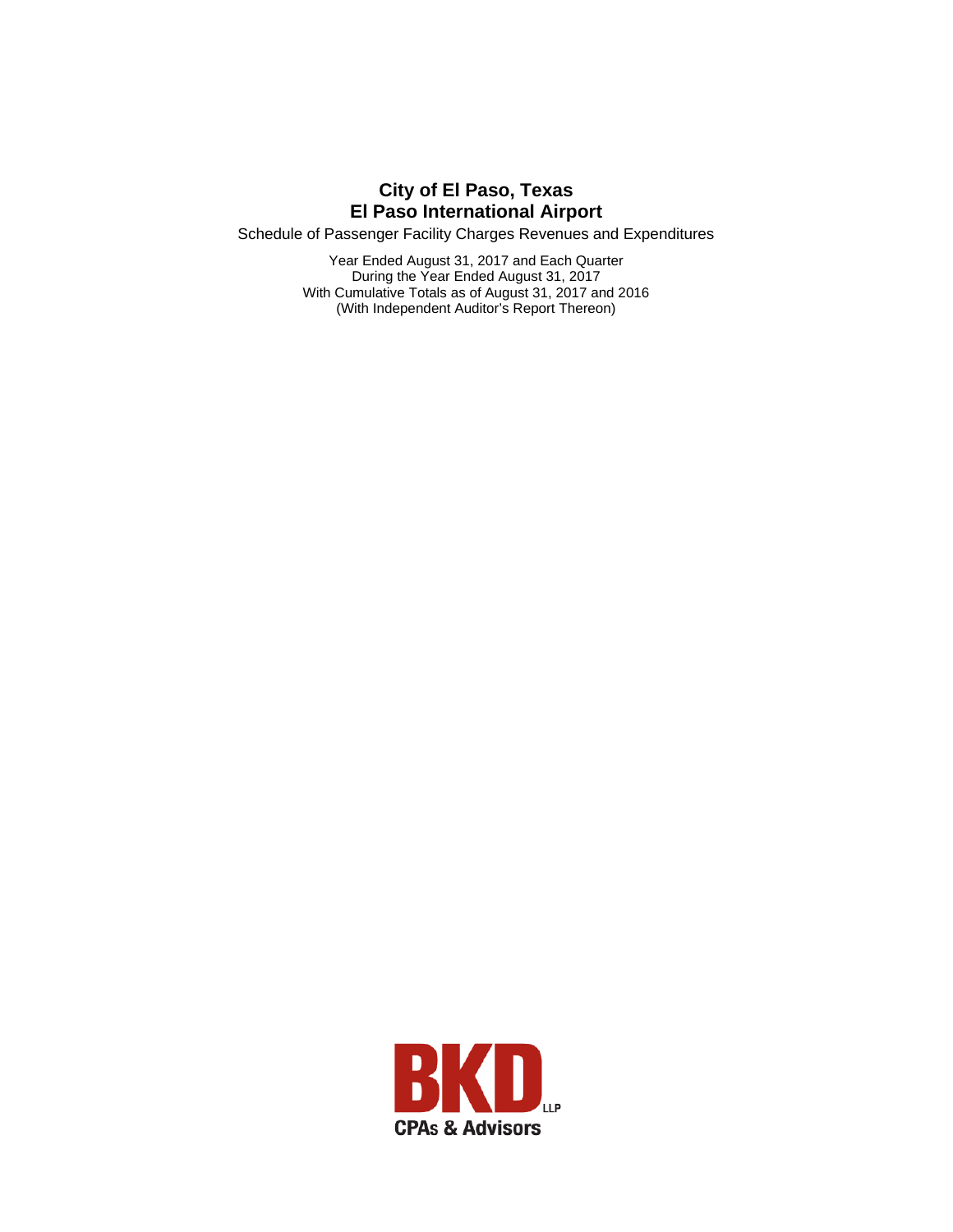## **Year Ended August 31, 2017 and Each Quarter During the Year Ended August 31, 2017 With Cumulative Totals as of August 31, 2017 and 2016**

### **Contents**

| Schedule of Passenger Facility Charges Revenues and Expenditures 1                                                                                                                                                |  |  |  |  |
|-------------------------------------------------------------------------------------------------------------------------------------------------------------------------------------------------------------------|--|--|--|--|
| Notes to Schedule of Passenger Facility Charges                                                                                                                                                                   |  |  |  |  |
| Report on Compliance for the Passenger Facility Charge Program and<br>Report on Internal Control Over Compliance; and Report on Schedule<br>of Passenger Facility Charges Revenues and Expenditures - Independent |  |  |  |  |
|                                                                                                                                                                                                                   |  |  |  |  |
| .8                                                                                                                                                                                                                |  |  |  |  |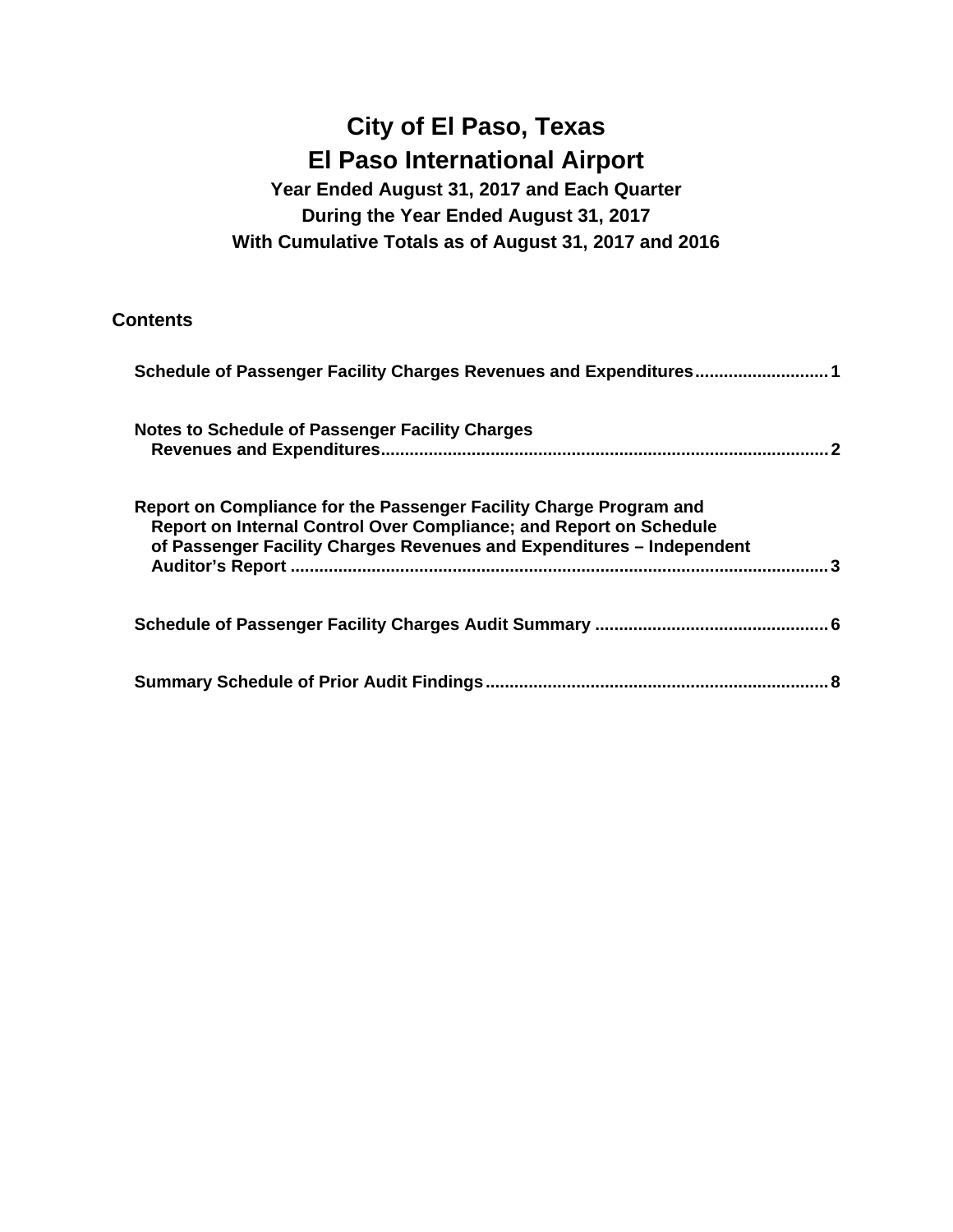## **Schedule of Passenger Facility Charges Revenues and Expenditures Year Ended August 31, 2017**

|                                                                       | Year<br>Approved | Amount<br>Approved<br>For Use | Cumulative<br>Total<br>August 31, 2016 | Quarter 1<br>Sept. - Nov. |
|-----------------------------------------------------------------------|------------------|-------------------------------|----------------------------------------|---------------------------|
| <b>Revenues</b>                                                       |                  |                               |                                        |                           |
| Collections<br>Interest                                               |                  |                               | \$<br>91,598,235<br>3,231,879          | \$<br>1,423,363<br>1,904  |
| Total revenues                                                        |                  |                               | 94,830,114                             | 1,425,267                 |
| <b>Expenditures</b>                                                   |                  |                               |                                        |                           |
| <b>Application 96-01</b>                                              |                  |                               |                                        |                           |
| Proj. 1-Terminal Renovation                                           | 1996             | \$<br>31,462,086              | 31,462,086                             |                           |
| Proj. 2-Reconstruct Runway 4/22                                       | 1996             | 630,036                       | 630,036                                |                           |
| Proj. 3-Terminal Ramp Reconstruction                                  | 1996             | 1,629,000                     | 1,629,000                              |                           |
| Proj. 4-Airfield Pavement Evaluation Study                            | 1996             | 468,081                       | 468,081                                |                           |
| Total Application 96-01                                               |                  | 34,189,203                    | 34,189,203                             |                           |
| <b>Application 00-02</b>                                              |                  |                               |                                        |                           |
| Proj. 5-Construct Runway 4/22 Extension                               | 2000             | 2,310,723                     | 2,310,723                              |                           |
| Application 06-03                                                     |                  |                               |                                        |                           |
| Proj. 6-Reconstruct Runway 8R/26L                                     | 2006             | 7,210,895                     | 7,210,895                              |                           |
| Proj. 7-Construct Security Checkpoint                                 | 2006             | 2,360,200                     | 2,360,200                              |                           |
| Proj. 8-Administrative Costs                                          | 2006             | 23,000                        | 23,000                                 |                           |
| Total Application 06-03                                               |                  | 9,594,095                     | 9,594,095                              |                           |
|                                                                       |                  |                               |                                        |                           |
| <b>Application 08-04</b><br>Proj. 9-Extend Runway 8R/26L              | 2008             | 6,314,580                     | 6,314,580                              |                           |
| Proj. 10-Pavement Management Update                                   | 2008             | 415,813                       | 415,813                                |                           |
| Proj. 11-Modify Terminal/Baggage Makeup                               | 2008             | 877,678                       | 877,679                                |                           |
| Proj. 12-Reconstruct Taxiways H, J and K                              | 2008             | 992,967                       | 992,967                                |                           |
| Proj. 13-Administrative Costs                                         | 2008             | 20,993                        | 20,993                                 |                           |
| Total Application 08-04                                               |                  | 8,622,031                     | 8,622,032                              |                           |
|                                                                       |                  |                               |                                        |                           |
| <b>Application 09-05</b><br>Proj. 14-Design and Reconstruct Taxiway L | 2009             | 15,434,000                    | 13,575,722                             |                           |
| Proj. 15-Design and Reconstruct Taxiway Radius                        | 2009             | 5,200,000                     | 5,200,001                              |                           |
| Total Application 09-05                                               |                  | 20,634,000                    | 18,775,723                             |                           |
|                                                                       |                  |                               |                                        |                           |
| <b>Application 13-06</b>                                              |                  |                               |                                        |                           |
| Proj. 16-Baggage Claim Units                                          | 2013             | 2,828,875                     | 2,824,180                              |                           |
| Proj. 17-Baggage Makeup Area                                          | 2013             |                               |                                        |                           |
| Proj 18-Passenger Loading Bridges                                     | 2013             | 12,742,409                    | 11,307,912                             |                           |
| Proj 19-Airport Access Control System                                 | 2013             | 800,971                       | 561,862                                |                           |
| Proj 20-Central Plant Upgrade                                         | 2013<br>2013     | 1,883,220<br>29,648           | 1,611,792                              |                           |
| Proj 21-Adminstrative Cost                                            |                  |                               |                                        |                           |
| Total Application 13-06                                               |                  | 18,285,123                    | 16,305,746                             |                           |
| <b>Application 16-07</b>                                              |                  |                               |                                        |                           |
| Proj 22-Runway 4-22 Reconstruction                                    | 2016             | 1,700,000                     |                                        |                           |
| Proj 23-Phase II-Reconstruct Taxiway Radius                           | 2016             | 1,829,839                     | 1,829,839                              |                           |
| Proj 24-Master Plan Update                                            | 2016             | 1,850,000                     |                                        |                           |
| Proj 25-Replace Escalators                                            | 2016             | 800,000                       |                                        |                           |
| Proj 26-Concourse A Expansion                                         | 2016             | 2,442,114                     |                                        |                           |
| Proj 27-Concourse A Renovation                                        | 2016             | 328,848                       |                                        |                           |
| Proj 28-Passenger Loading Bridge - B9                                 | 2016             | 520,507                       |                                        |                           |
| Proj 29-Terminal Drive Crosswalks<br>Proj 30-Administrative Costs     | 2016<br>2016     | 600,000<br>80,000             |                                        |                           |
| Total Application 16-07                                               |                  | 10,151,308                    | 1,829,839                              |                           |
|                                                                       |                  |                               |                                        |                           |
| <b>Total Expenditures</b>                                             |                  | 103,786,483                   | 91,627,361                             |                           |
| <b>Net PFC Revenues (Expenditures)</b>                                |                  |                               |                                        | 1,425,267                 |
| <b>PFC Cash Account Balance</b>                                       |                  |                               | \$<br>3,202,753                        | \$<br>4,628,020           |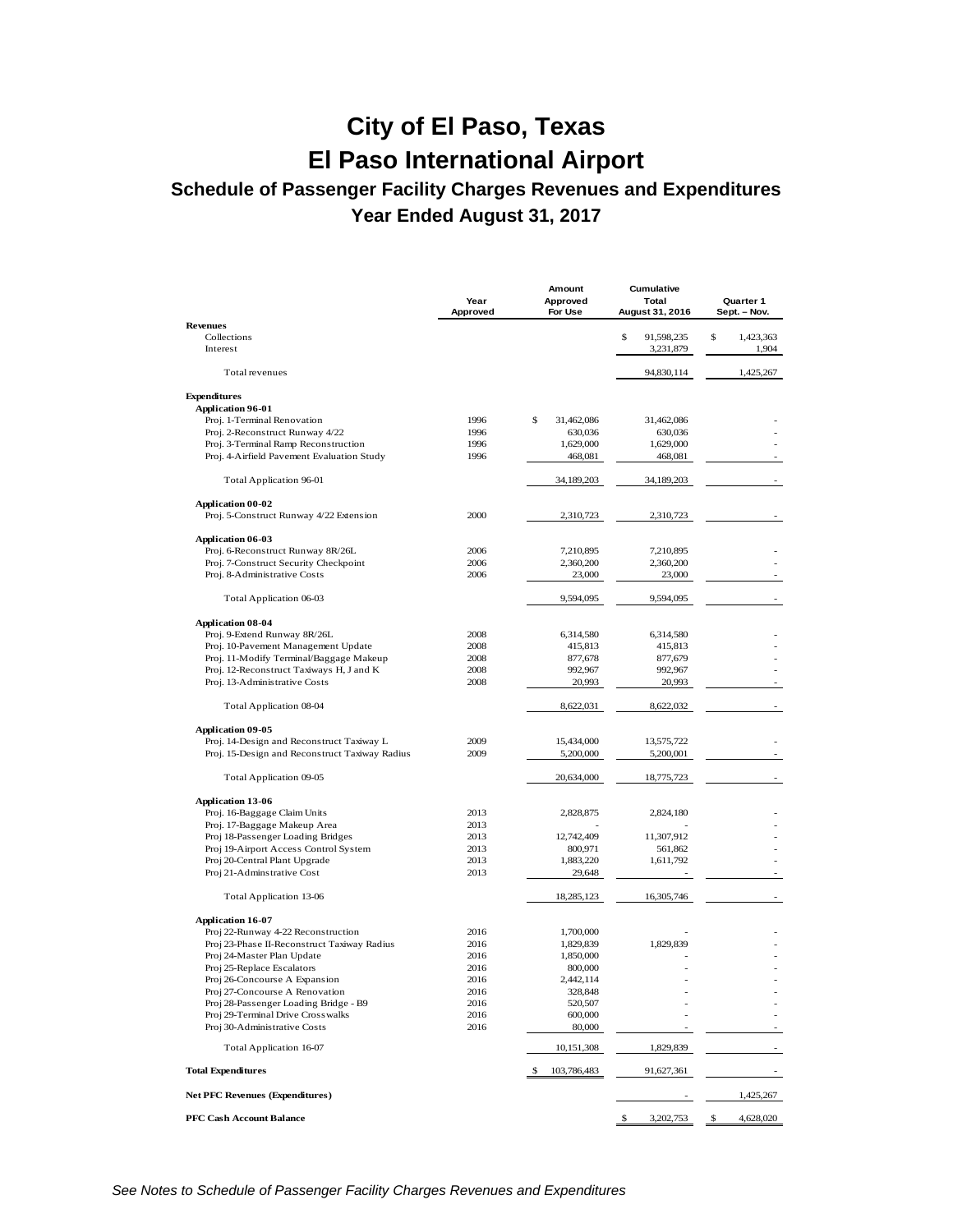| Quarter 2<br>Quarter 3<br>Quarter 4<br><b>Total</b><br>August 31, 2017<br>Dec. - Feb.<br>Mar. - May<br>Jun. - Aug.<br>FY-16 Total<br>\$<br>\$<br>\$<br>\$<br>\$<br>1,486,919<br>1,493,493<br>1,202,430<br>5,606,205<br>97,204,440<br>1,649<br>3,181<br>6,734<br>3,238,613<br>1,204,079<br>1,496,674<br>1,486,919<br>5,612,939<br>100,443,053<br>31,462,086<br>630,036<br>1,629,000<br>34,189,203<br>2,310,723<br>7,210,895<br>2,360,200<br>9,594,095 | Cumulative         |  |
|------------------------------------------------------------------------------------------------------------------------------------------------------------------------------------------------------------------------------------------------------------------------------------------------------------------------------------------------------------------------------------------------------------------------------------------------------|--------------------|--|
|                                                                                                                                                                                                                                                                                                                                                                                                                                                      |                    |  |
|                                                                                                                                                                                                                                                                                                                                                                                                                                                      |                    |  |
|                                                                                                                                                                                                                                                                                                                                                                                                                                                      |                    |  |
|                                                                                                                                                                                                                                                                                                                                                                                                                                                      |                    |  |
|                                                                                                                                                                                                                                                                                                                                                                                                                                                      |                    |  |
|                                                                                                                                                                                                                                                                                                                                                                                                                                                      |                    |  |
|                                                                                                                                                                                                                                                                                                                                                                                                                                                      |                    |  |
|                                                                                                                                                                                                                                                                                                                                                                                                                                                      |                    |  |
|                                                                                                                                                                                                                                                                                                                                                                                                                                                      | 468,081            |  |
|                                                                                                                                                                                                                                                                                                                                                                                                                                                      |                    |  |
|                                                                                                                                                                                                                                                                                                                                                                                                                                                      |                    |  |
|                                                                                                                                                                                                                                                                                                                                                                                                                                                      |                    |  |
|                                                                                                                                                                                                                                                                                                                                                                                                                                                      |                    |  |
|                                                                                                                                                                                                                                                                                                                                                                                                                                                      |                    |  |
|                                                                                                                                                                                                                                                                                                                                                                                                                                                      | 23,000             |  |
|                                                                                                                                                                                                                                                                                                                                                                                                                                                      |                    |  |
| 6,314,580                                                                                                                                                                                                                                                                                                                                                                                                                                            |                    |  |
|                                                                                                                                                                                                                                                                                                                                                                                                                                                      | 415,813            |  |
|                                                                                                                                                                                                                                                                                                                                                                                                                                                      | 877,679            |  |
|                                                                                                                                                                                                                                                                                                                                                                                                                                                      | 992,967            |  |
|                                                                                                                                                                                                                                                                                                                                                                                                                                                      | 20,993             |  |
| 8,622,032                                                                                                                                                                                                                                                                                                                                                                                                                                            |                    |  |
|                                                                                                                                                                                                                                                                                                                                                                                                                                                      |                    |  |
| 13,575,722<br>5,200,001                                                                                                                                                                                                                                                                                                                                                                                                                              |                    |  |
| 18,775,723                                                                                                                                                                                                                                                                                                                                                                                                                                           |                    |  |
|                                                                                                                                                                                                                                                                                                                                                                                                                                                      |                    |  |
| 2,824,180                                                                                                                                                                                                                                                                                                                                                                                                                                            |                    |  |
| 456,007<br>281,357<br>690<br>738,054<br>12,045,966                                                                                                                                                                                                                                                                                                                                                                                                   |                    |  |
| 192,767<br>192,767                                                                                                                                                                                                                                                                                                                                                                                                                                   | 754,629            |  |
| 249,109<br>249,109<br>1,860,901                                                                                                                                                                                                                                                                                                                                                                                                                      |                    |  |
| 29,648<br>29,648                                                                                                                                                                                                                                                                                                                                                                                                                                     | 29,648             |  |
| 734,764<br>690<br>474,124<br>1,209,578<br>17,515,324                                                                                                                                                                                                                                                                                                                                                                                                 |                    |  |
| 1,369,986<br>1,125,432<br>244,554<br>1,369,986                                                                                                                                                                                                                                                                                                                                                                                                       |                    |  |
| 1,829,839                                                                                                                                                                                                                                                                                                                                                                                                                                            |                    |  |
| 319,031<br>539,992<br>859,023                                                                                                                                                                                                                                                                                                                                                                                                                        | 859,023            |  |
|                                                                                                                                                                                                                                                                                                                                                                                                                                                      |                    |  |
|                                                                                                                                                                                                                                                                                                                                                                                                                                                      |                    |  |
| 520,507<br>520,507<br>600,000<br>600,000                                                                                                                                                                                                                                                                                                                                                                                                             | 520,507<br>600,000 |  |
| 52,917<br>52,917                                                                                                                                                                                                                                                                                                                                                                                                                                     | 52,917             |  |
| 784,546<br>3,402,433<br>5,232,272<br>520,507<br>2,097,380                                                                                                                                                                                                                                                                                                                                                                                            |                    |  |
| 96,239,372<br>1,255,271<br>2,571,504<br>785,236<br>4,612,011                                                                                                                                                                                                                                                                                                                                                                                         |                    |  |
| 231,648<br>(1,367,425)<br>711,438<br>1,000,928                                                                                                                                                                                                                                                                                                                                                                                                       |                    |  |
| \$<br>3,492,243<br>$\mathbb{S}$<br>4,203,681<br>$\frac{1}{2}$<br>\$<br>4,203,681<br>4,859,668<br>4,203,681<br>\$                                                                                                                                                                                                                                                                                                                                     |                    |  |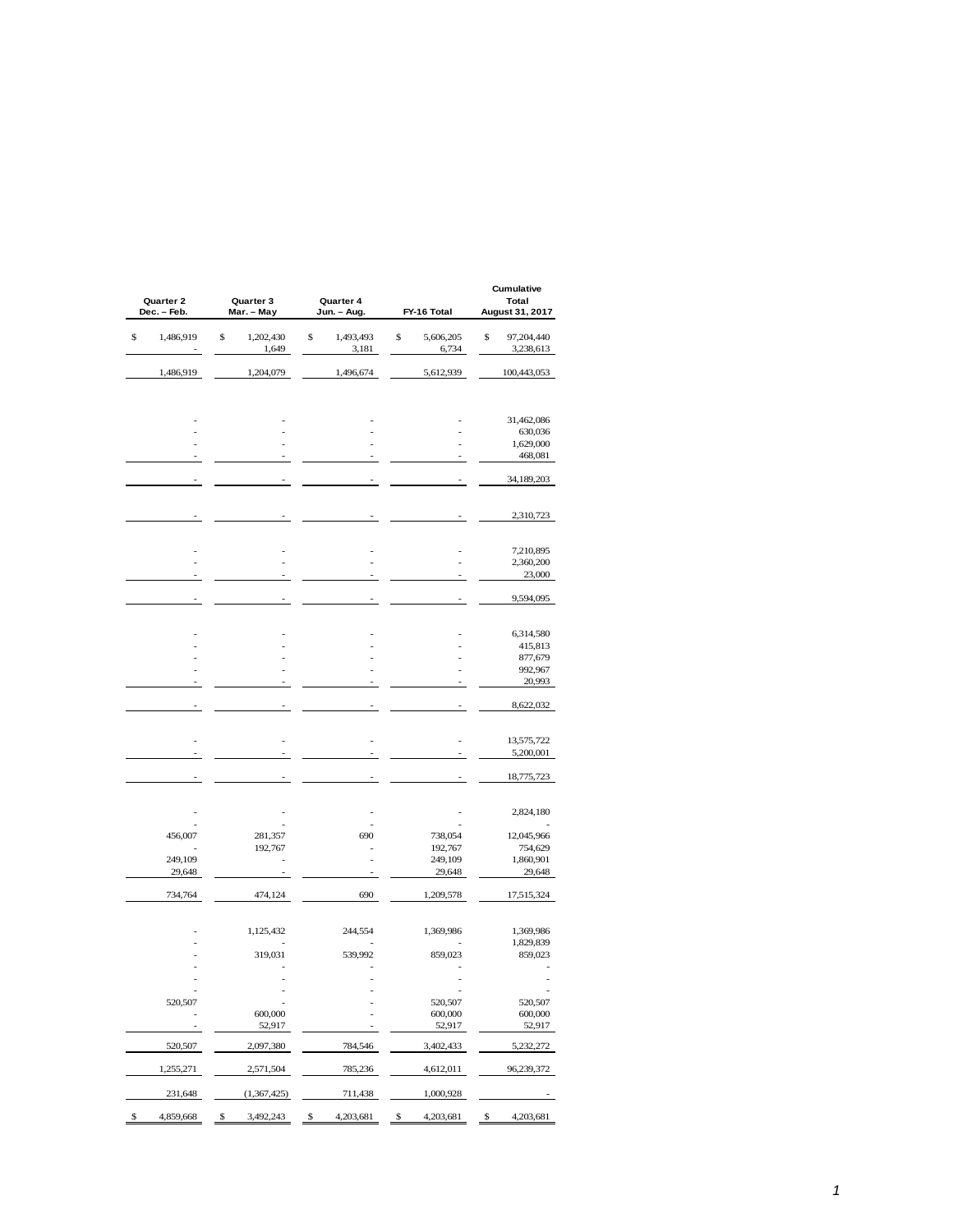## **Notes to Schedule of Passenger Facility Charges Revenues and Expenditures Year Ended August 31, 2017 and Each Quarter During the Year Ended August 31, 2017 With Cumulative Totals as of August 31, 2017 and 2016**

### **(1) General**

The *Aviation Safety and Capacity Expansion Act of 1990* (Public Law 101-508, Title II, Subtitle B) authorized the local imposition of passenger facility charges (PFC) and use of PFC revenues on Federal Aviation Administration (FAA) approved projects. On October 4, 1996, the FAA approved a \$3.00 PFC collection at El Paso International Airport (Airport) effective January 1, 1997. On May 10, 2010, the FAA approved an amendment to increase the PFC collection to \$4.50 effective August 1, 2010. As of August 31, 2017, the total approved amount of net PFC revenue plus interest the Airport is allowed to collect is \$103,786,483 by March 1, 2018.

In September 2017, the FAA approved application number 17 authorizing additional collections of \$46,006,915. This application extends collection authority through April 1, 2025.

## **(2) Schedule of Passenger Facility Charges Revenues and Expenditures**

The accompanying schedule of Passenger Facility Charges Revenues and Expenditures (Schedule) presents the revenues received from PFC and expenditures incurred on approved projects. The information in the Schedule is presented in accordance with the requirements described in the *Passenger Facility Charge Audit Guide for Public Agencies*. Therefore, some amounts presented in this Schedule may differ from amounts presented in, or used in, the preparation of the Airport Fund's financial statements.

PFC collections represent cash received through the end of the month subsequent to quarter-end as reported to the FAA in accordance with 14 CFR Part 158. The interest income represents the actual interest collected on the unexpended PFC during the periods reported.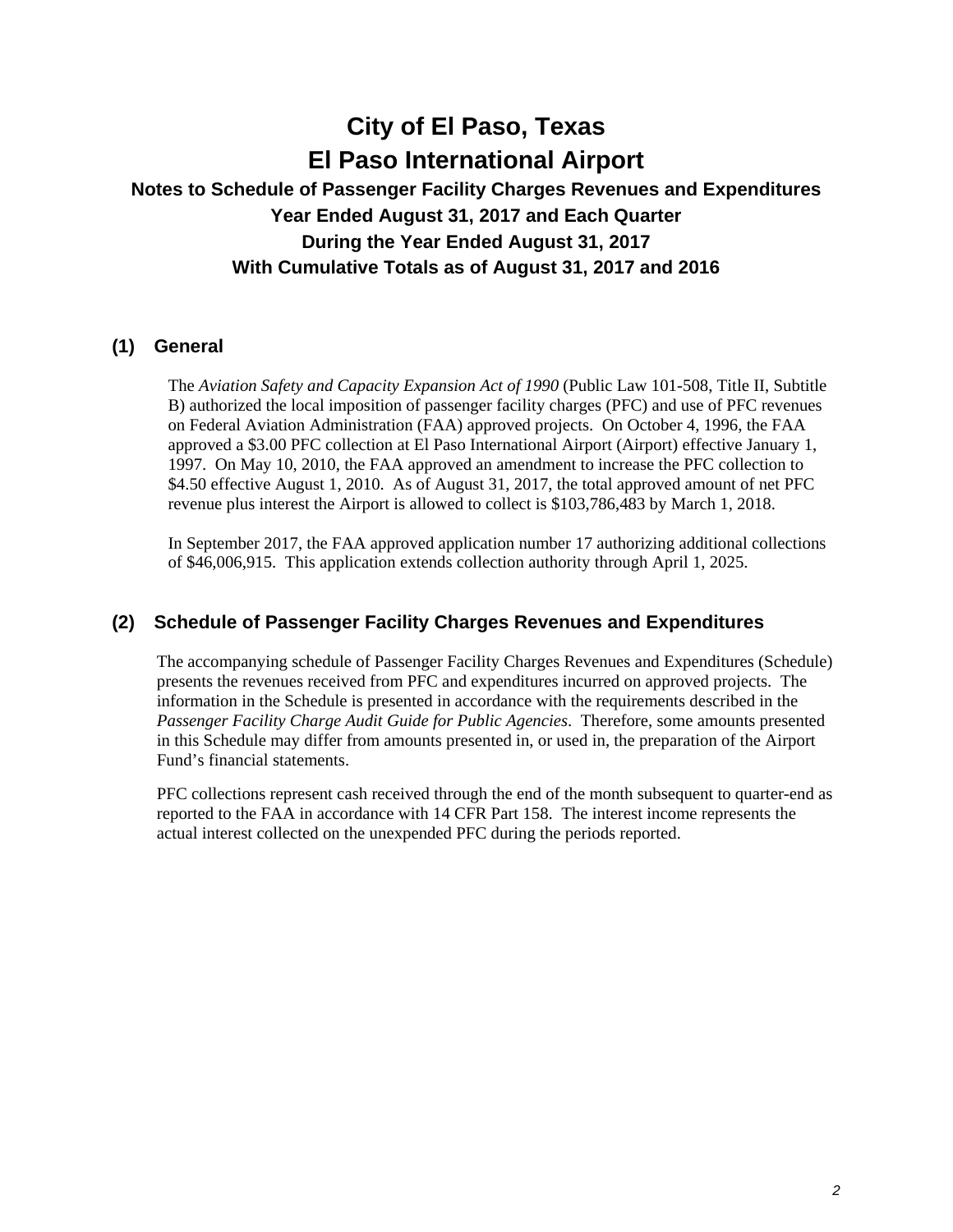### **Report on Compliance for the Passenger Facility Charge Program and Report on Internal Control Over Compliance; and Report on Schedule of Passenger Facility Charges Revenues and Expenditures**

### **Independent Auditor's Report**

The Members of the City Council and Honorable Mayor City of El Paso, Texas

#### **Report on Compliance**

We have audited the compliance of El Paso International Airport (Airport) with the types of compliance requirements described in the *Passenger Facility Charge Audit Guide for Public Agencies* (Guide) issued by the Federal Aviation Administration that could have a direct and material effect on the passenger facility charge program for the year ended August 31, 2017.

#### *Management's Responsibility*

Management is responsible for compliance with federal requirements of laws and regulations applicable to the passenger facility charge program.

#### *Auditor's Responsibility*

Our responsibility is to express an opinion on the compliance of the Airport's passenger facility charge program based on our audit of the types of compliance requirements referred to above. We conducted our audit of compliance in accordance with auditing standards generally accepted in the United States of America; the standards applicable to financial audits contained in *Government Auditing Standards*, issued by the Comptroller General of the United States; and the Guide. Those standards and the Guide require that we plan and perform the audit to obtain reasonable assurance about whether noncompliance with the types of compliance requirements referred to above that could have a direct and material effect on the passenger facility charge program occurred. An audit includes examining, on a test basis, evidence about the Airport's compliance with those requirements and performing such other procedures as we considered necessary in the circumstances.

We believe that our audit provides a reasonable basis for our opinion on compliance with the passenger facility charge program. However, our audit does not provide a legal determination of the Airport's compliance with these requirements.

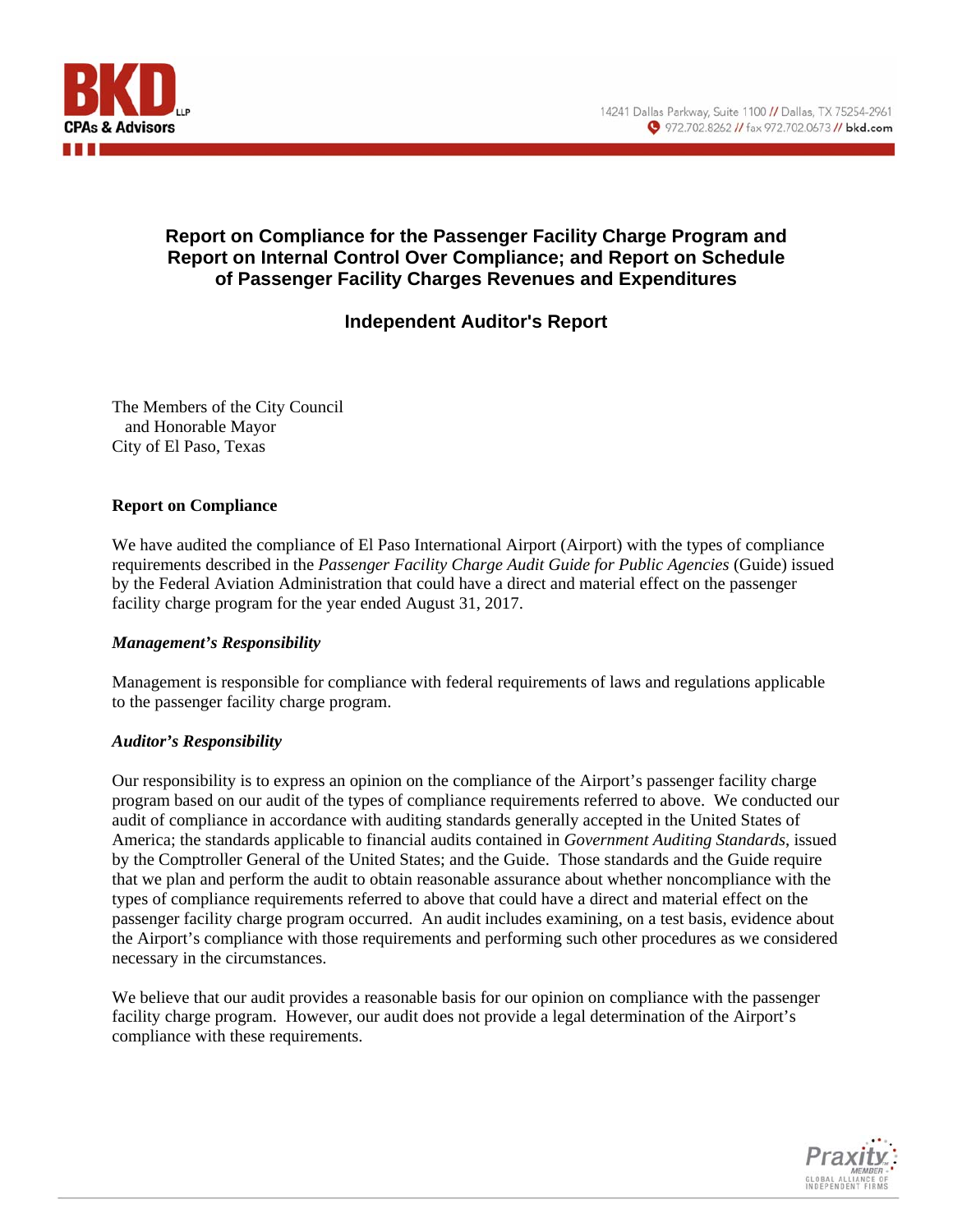The Members of the City Council and Honorable Mayor City of El Paso, Texas Page 4

#### *Opinion on Passenger Facility Charge Program*

In our opinion, the El Paso International Airport complied, in all material respects, with the types of compliance requirements referred to above that could have a direct and material effect on its passenger facility charge program for the year ended August 31, 2017.

#### **Report on Internal Control Over Compliance**

Management of the Airport is responsible for establishing and maintaining effective internal control over compliance with the types of compliance requirements referred to above. In planning and performing our audit of compliance, we considered the Airport's internal control over compliance with the types of requirements that could have a direct and material effect on the passenger facility charge program to determine the auditing procedures that are appropriate in the circumstances for the purpose of expressing our opinion on compliance and to test and report on internal control over compliance in accordance with the Guide, but not for the purpose of expressing an opinion on the effectiveness of internal control over compliance. Accordingly, we do not express an opinion on the effectiveness of the Airport's internal control over compliance.

A *deficiency in internal control over compliance* exists when the design or operation of a control over compliance does not allow management or employees, in the normal course of performing their assigned functions, to prevent, or detect and correct, noncompliance with a type of compliance requirement of the passenger facility charge program on a timely basis. A *material weakness in internal control over compliance* is a deficiency, or combination of deficiencies, in internal control over compliance such that there is a reasonable possibility that material noncompliance with a type of compliance requirement of the passenger facility charge program will not be prevented, or detected and corrected, on a timely basis. A *significant deficiency in internal control over compliance* is a deficiency, or a combination of deficiencies, in internal control over compliance with a type of compliance requirement of the passenger facility charge program that is less severe than a material weakness in internal control over compliance, yet important enough to merit attention by those charged with governance.

Our consideration of internal control over compliance was for the limited purpose described in the first paragraph of this section and was not designed to identify all deficiencies in internal control over compliance that might be material weaknesses or significant deficiencies. We did not identify any deficiencies in internal control over compliance that we consider to be material weaknesses. However, material weaknesses may exist that have not been identified.

The purpose of this report on internal control over compliance is solely to describe the scope of our testing of internal control over compliance and the results of that testing based on the requirements of the Guide. Accordingly, this report is not suitable for any other purpose.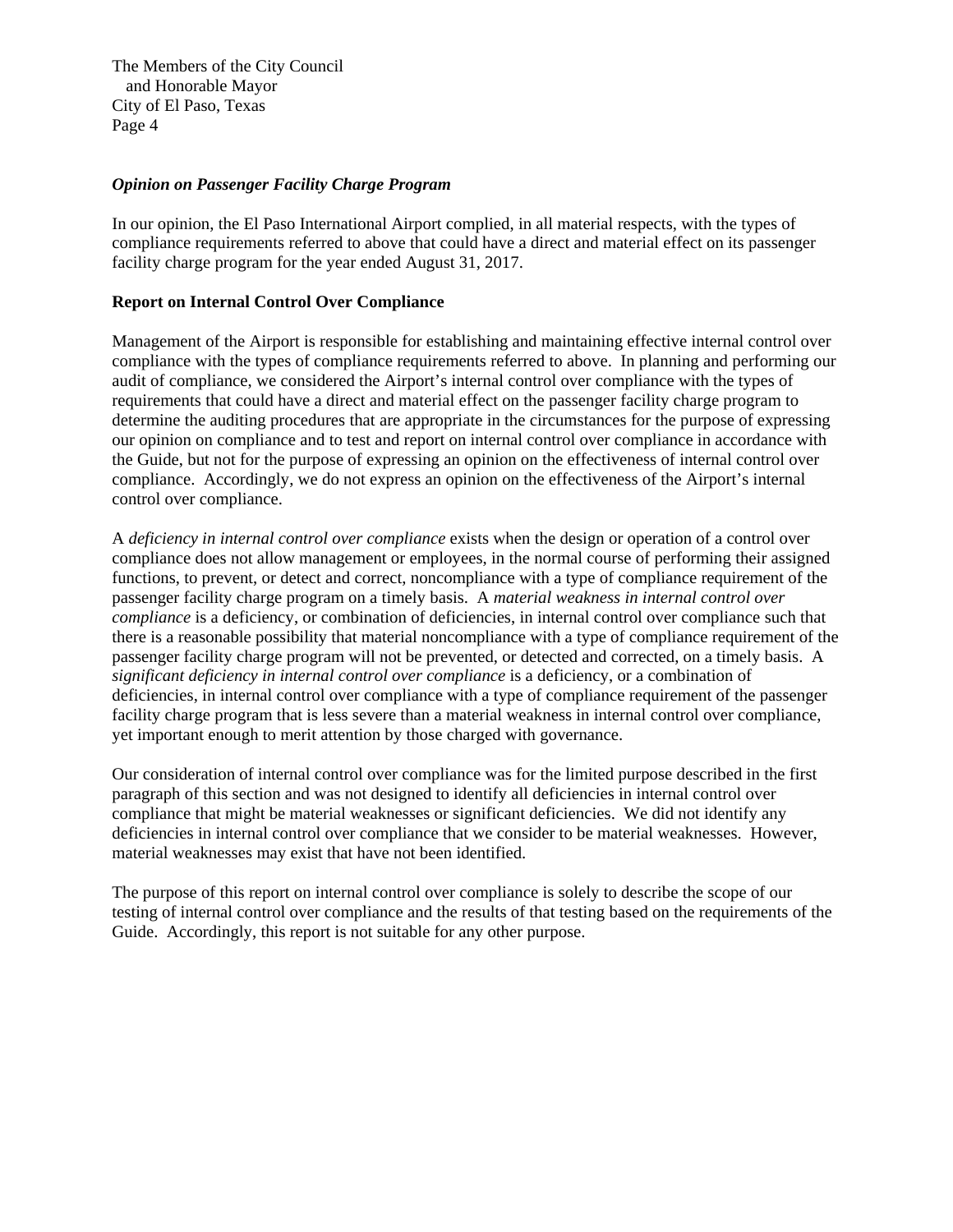The Members of the City Council and Honorable Mayor City of El Paso, Texas Page 5

#### **Report on Schedule of Passenger Facility Charges Revenues and Expenditures**

We have audited the financial statements of the governmental activities, the business-type activities, the aggregate discretely presented component units, each major fund and the aggregate remaining fund information of the City of El Paso, Texas as of and for the year ended August 31, 2017, and the related notes to the financial statements, which collectively comprise the City's basic financial statements and have issued our report thereon dated February 28, 2018, which contained unmodified opinions on those financial statements and included a reference to other auditors and an emphasis of matter paragraph regarding a change in accounting principle. Our audit was conducted for the purpose of forming opinions on the financial statements that collectively comprise the basic financial statements. The accompanying Schedule of Passenger Facility Charges Revenues and Expenditures is presented for purposes of additional analysis, as specified in the Guide and is not a required part of the basic financial statements. Such information is the responsibility of management and was derived from and relates directly to the underlying accounting and other records used to prepare the basic financial statements. The information has been subjected to the auditing procedures applied in the audit of the basic financial statements and certain additional procedures, including comparing and reconciling such information directly to the underlying accounting and other records used to prepare the basic financial statements or to the basic financial statements themselves, and other additional procedures in accordance with auditing standards generally accepted in the United States of America. In our opinion, the Schedule of Passenger Facility Charges Revenues and Expenditures is fairly stated in all material respects in relation to the basic financial statements as a whole.

**BKD,LLP** 

Dallas, Texas March 30, 2018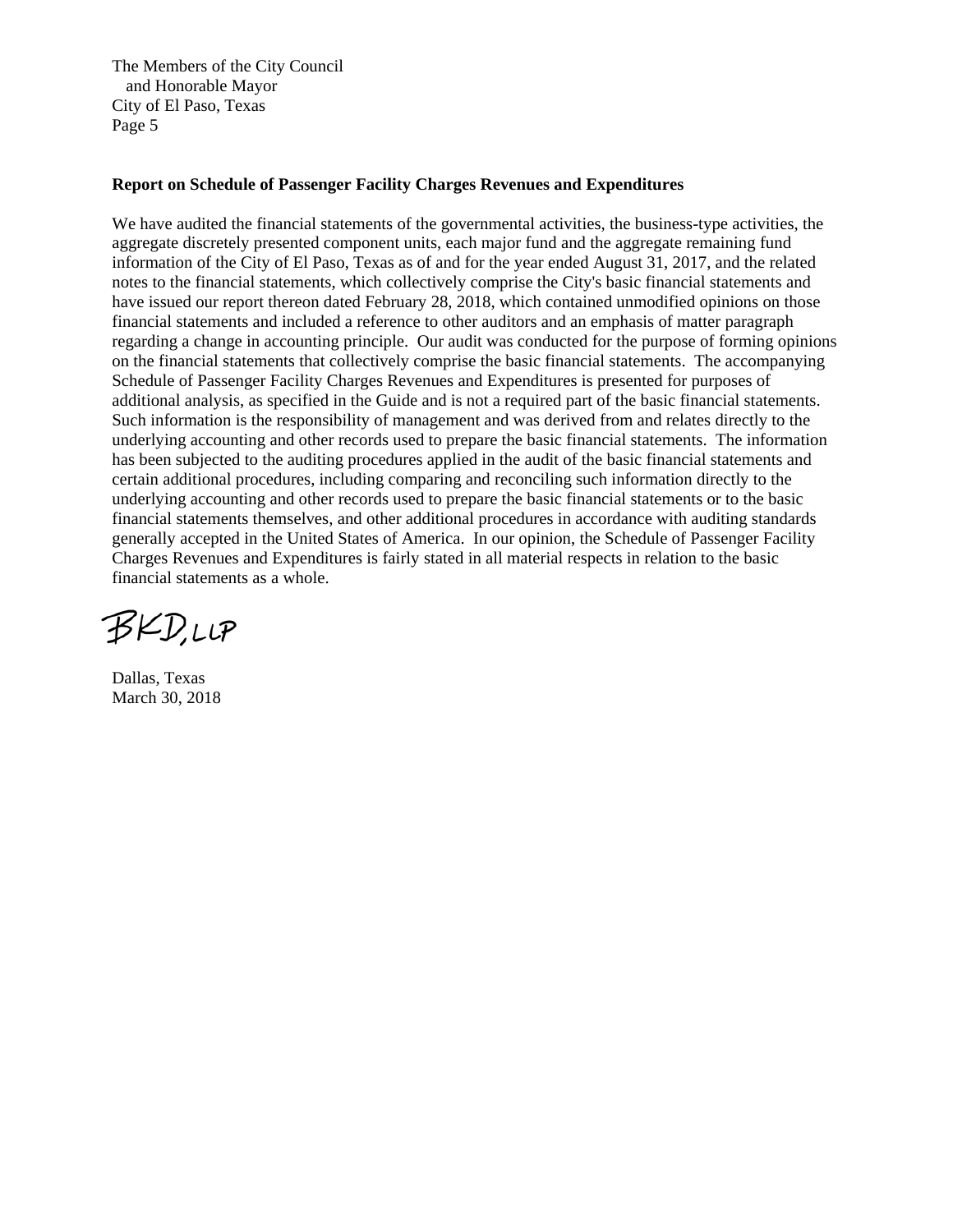## **City of El Paso, Texas El Paso International Airport Schedule of Passenger Facility Charges Audit Summary Year Ended August 31, 2017**

| 1.  | Type of report issued on PFC financial statements.                                                                                                             | X Unmodified          | <b>Qualified</b> |
|-----|----------------------------------------------------------------------------------------------------------------------------------------------------------------|-----------------------|------------------|
| 2.  | Type of report on PFC compliance.                                                                                                                              | X Unmodified          | <b>Qualified</b> |
| 3.  | Quarterly Revenue and Disbursements reconcile with<br>submitted quarterly reports and reported un-liquidated<br>revenue matches actual amounts.                | X Yes                 | N <sub>o</sub>   |
| 4.  | PFC Revenue and Interest is accurately reported on FAA<br>Form 5100-127.                                                                                       | $X$ Yes               | N <sub>o</sub>   |
| 5.  | The Public Agency maintains a separate financial accounting<br>record for each application.                                                                    | $X$ Yes               | N <sub>o</sub>   |
| 6.  | Funds disbursed were for PFC eligible items as identified in<br>the FAA Decision to pay only for the allowable costs of the<br>project.                        | $X$ Yes               | No.              |
| 7.  | Monthly carrier receipts were reconciled with quarterly<br>carrier reports.                                                                                    | $X$ Yes               | No               |
| 8.  | PFC revenues were maintained in a separate interest-bearing<br>capital account or commingled only with other interest-<br>bearing airport capital funds.       |                       | X Yes No         |
| 9.  | Serving carriers were notified of PFC program<br>actions/changes approved by the FAA.                                                                          | $X$ Yes               | No.              |
| 10. | Quarterly Reports were transmitted (or available via<br>website) to remitting carriers.                                                                        | $X$ Yes               | No               |
| 11. | The Public Agency is in compliance with Assurances 5, 6, 7<br>and 8 of the Guide.                                                                              | $X$ Yes               | N <sub>o</sub>   |
| 12. | Project design and implementation is carried out in<br>accordance with Assurance 9 of the Guide.                                                               | <b>Yes</b><br>$X_{-}$ | N <sub>0</sub>   |
| 13. | Project administration is carried out in accordance with<br>Assurance 10 of the Guide.                                                                         | $X$ Yes               | No               |
| 14. | For those public agencies with excess revenue, a plan for the<br>use of this revenue has been submitted to the FAA for review<br>$X \tN/A$<br>and concurrence. | Yes                   | No               |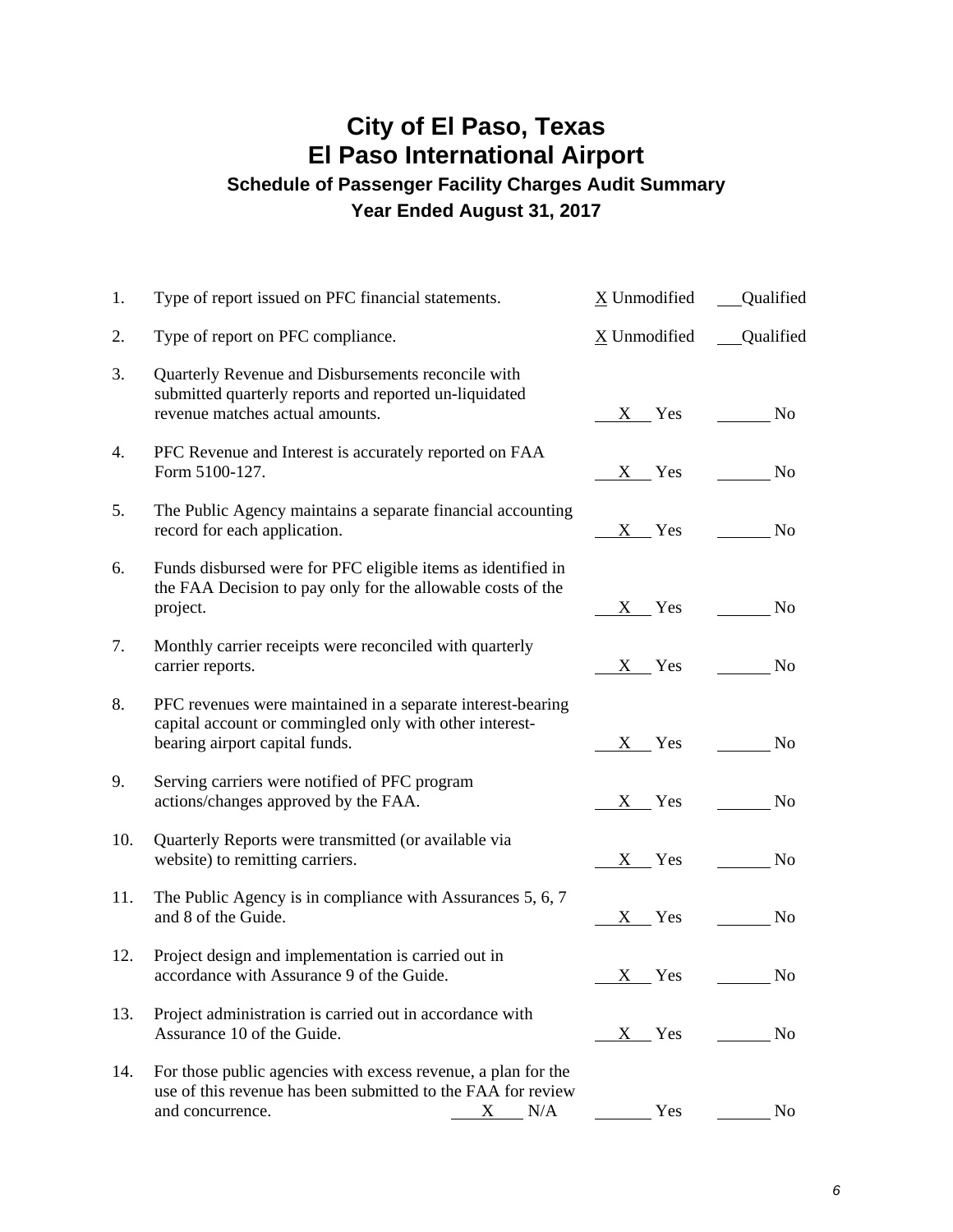## **Schedule of Passenger Facility Charges Audit Summary (Continued) Year Ended August 31, 2017**

#### **Findings Required to be Reported by the Passenger Facility Charge Audit Guide**

**Reference** 

**Finding** 

**Questioned Costs** 

No matters are reportable.